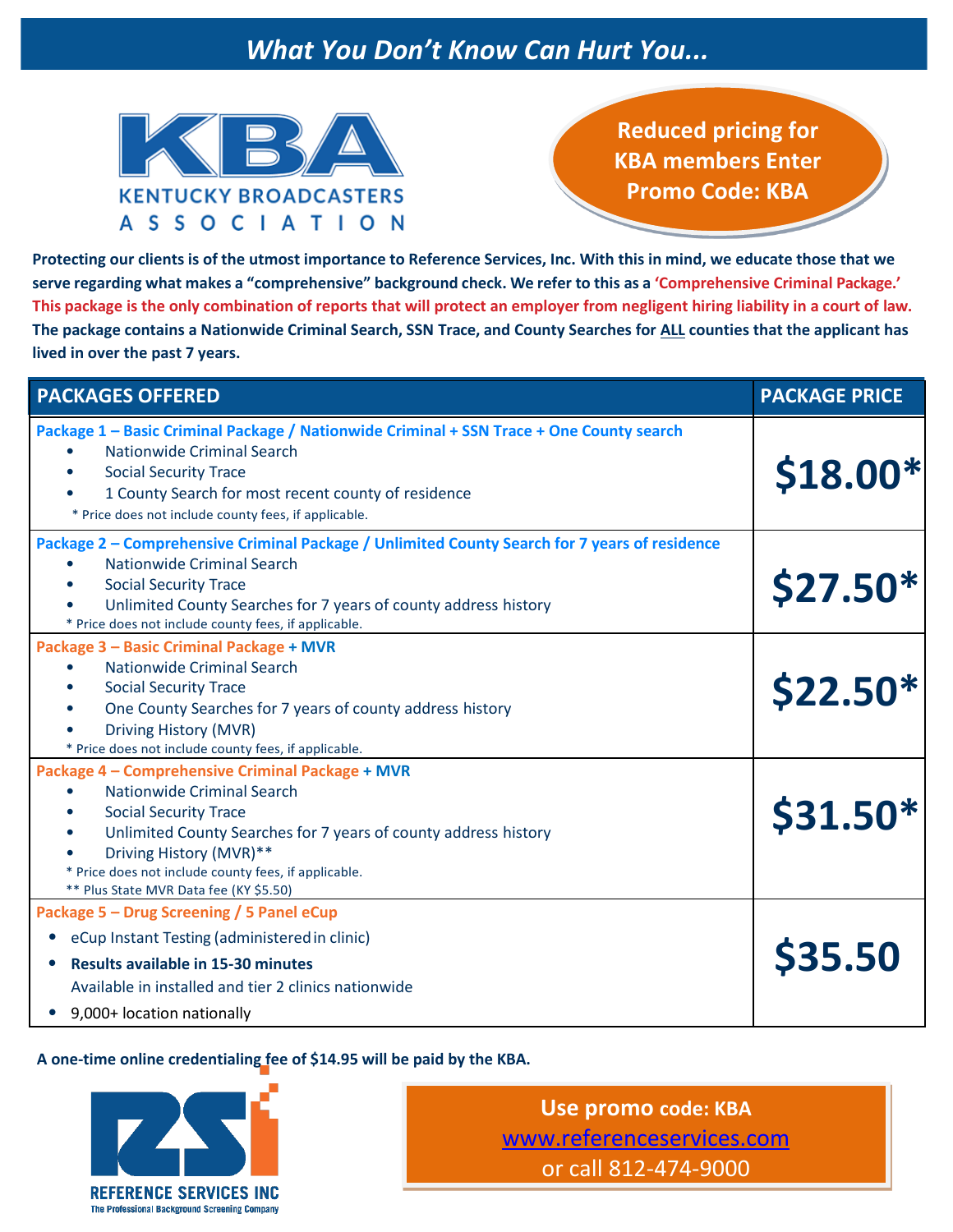## *What You Don't Know Can Hurt You... KNOW IT ALL.*



# **Background Screening Products &Services**

### **RECOMMENDED BASE SEARCHES**

### **Nationwide Criminal Search**

This report is compiled from over 1.2 billion criminal records from 2,200+ sources, including the U.S. Sex Offender Report, OFAC Global Threat List Files and FBI Fugitive List. **To assure accuracy in applicant identity, a Social Security Trace MUST be run in conjunction with the Nationwide Criminal Report.**

### **Social Security Number (SSN) Trace**

The SSN Trace provides the state and year of Social Security Number issuance and validates the SSN, in addition to an expanded address history for the life of the SSN. This expanded address history is used to select the counties to run for the manual County Courthouse Search.

### **County Criminal Search**

This is a jurisdictional search of the court records in any one of the more than 3,347 counties in the United States. These records provide the most up to date information available and include pending charges. A Nationwide Criminal Report will only capture convictions, so a County Search is essential in obtaining information about pending charges. Cases held at the County level include felonies and misdemeanors as well as criminal traffic offenses. County search records go back 7 - 10 years and are performed from 7 years of applicant address history, provided from the Social Security Trace.

*NOTE: Cost does NOT include any county fees charged by the court jurisdiction, which if applicable will be passed straight through to the client. Price does not include separate county searches for aliases.*

### **Motor Vehicle Report (MVR)**

Reports include DUIs, suspended and revoked licenses, felonies and minor traffic violations. Unless otherwise specified, records go back 3 years. All results are available within 5 minutes except IL, AK, PA, CA and MO which are available early morning the next day. Additional state fees apply and vary by state.

### **Drug Screening Options**

eScreen is one of the first truly integrated electronic drug testing solution providers in the industry. They offer both drug testing (DOT and non-DOT) and medical services (physicals) through the largest network of clinic providers – over 9,000 eScreen Occupational Health Network clinics. Their cutting edge, cost saving eCup, in lab device, removes the worry of human error with electronic check in and COC. It also delivers negative results in 15 minutes.

> **Use promo code: KBA** [www.referenceservices.com](http://www.referenceservices.com/)

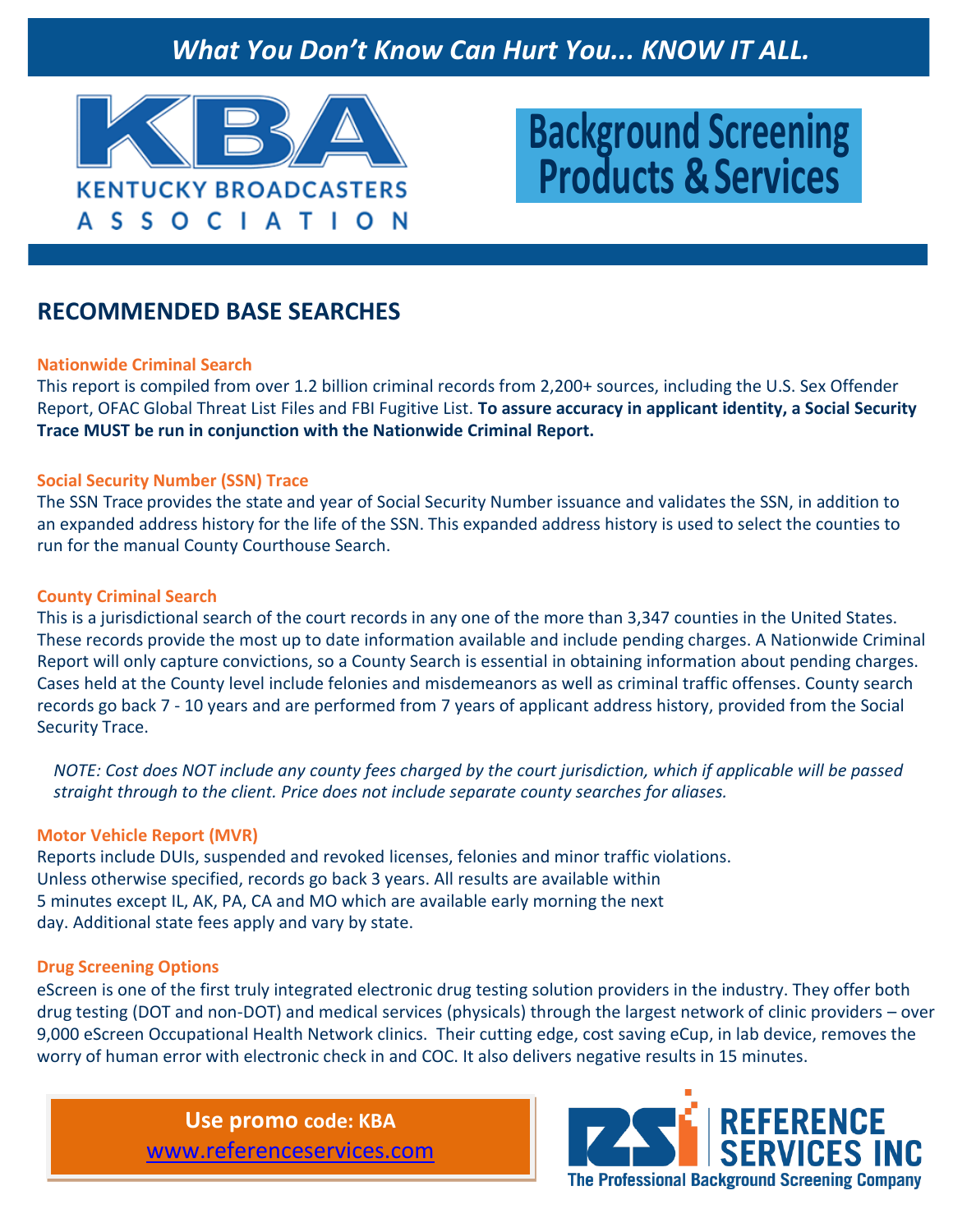## **PROFESSIONAL -BACKGROUND SCREENING**

#### **BASICS** ⊕ What is a Professional Employment **Background Screen?** Verification Global Professional background screens Searches are conducted by a consumer reporting agency that compiles data from multiple sources. They are used in many circumstances, including: ☎ Professional **Health** Home rofessional & **Transportation** Tenancy **Care** Service License Personal References 0 ā Financial<br>Industry Child<br>Care **Education Volunteers** ≡